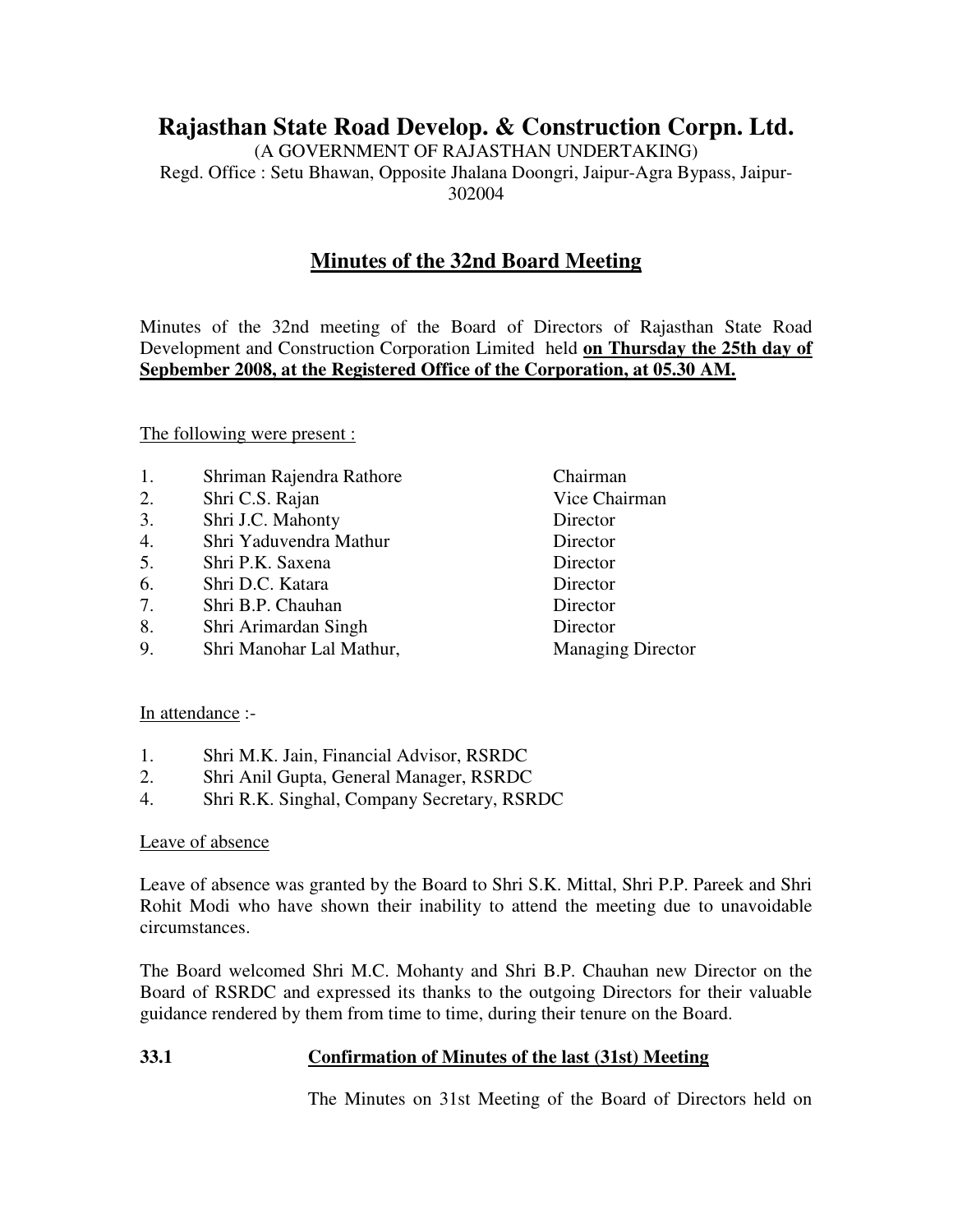28.06.08 were considered and it was RESOLVED that the same be confirmed and signed with the modification in the resolution no. 31.13 as "The words 'scale no 5' be replaced by Plumber Grade II and the word 'Plumber Grade II' be replaced by the scale no. 5."

## **32.2 Confirmation of Resolution by circulation.**

 The Board confirmed following resolution passed as resolution by circulation dated 08.09.08.

 RESOLVED THAT approval be and is hereby accorded for applying for extension, for a period up to 31.12.2008, to Central Govt. for holding Annual General Meeting u/s 166 and extension in placing accounts before Annual General Meeting u/s 210 of the Companies Act, 1956, read with other applicable provisions of the Act."

## **32.3 Review/ follow up action on previous decisions.**

 That Board noted the same. Regarding item no 24.03.02 dated 27.06.08 on the pension fund :

- 1. Board approved transfer of sum of Rs. 2 crore to the employee pension fund.
- 2. Board directed that, in the light of increase in the retirement age and implementation of the 6th Pay Commission earlier valuation be reviewed.

## **32.4 Enhancement of Retirement age of the Corporation Employees.**

 Resolved that the superannuation age of the Corporation employees be and is hereby enhanced from 58 years to 60 years with effect from 26 August 2008.

## **32.5 Reimbursement of Medical Bill.**

 The Board of Directors accorded approval for reimbursement of medical claim of Rs. 20,228/- raised by Sh. Bhagawati Prasad, Jr. Draftsman from Fortis, Escort Hospital, Jaipur.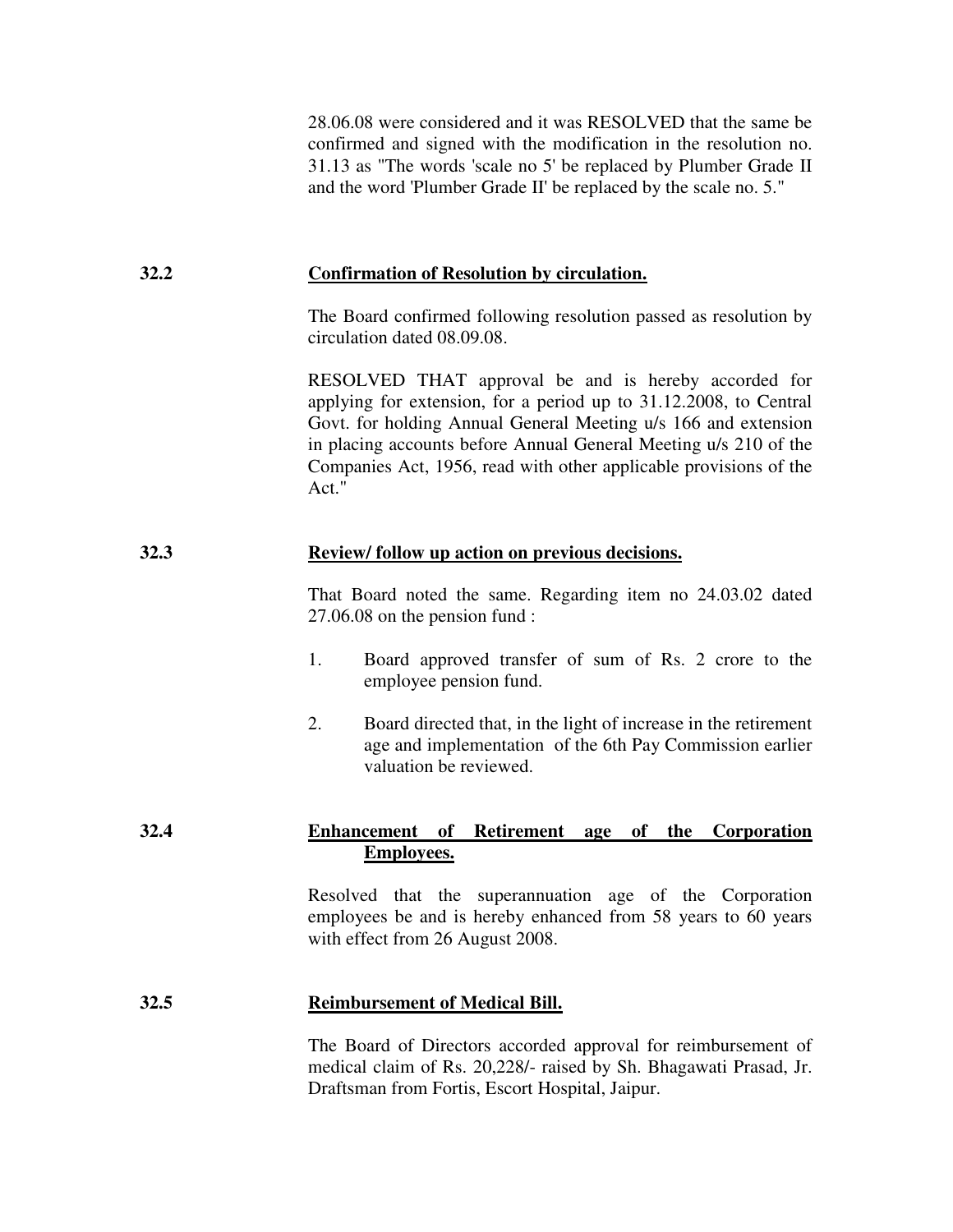#### **32.6 Ex-post-facto approval for empanelment of Medinova Poly Clinic, Acupressure & Ayurvedic Chikitsa Suvidha Kendra.**

The ex-post-facto approval as requested was accorded.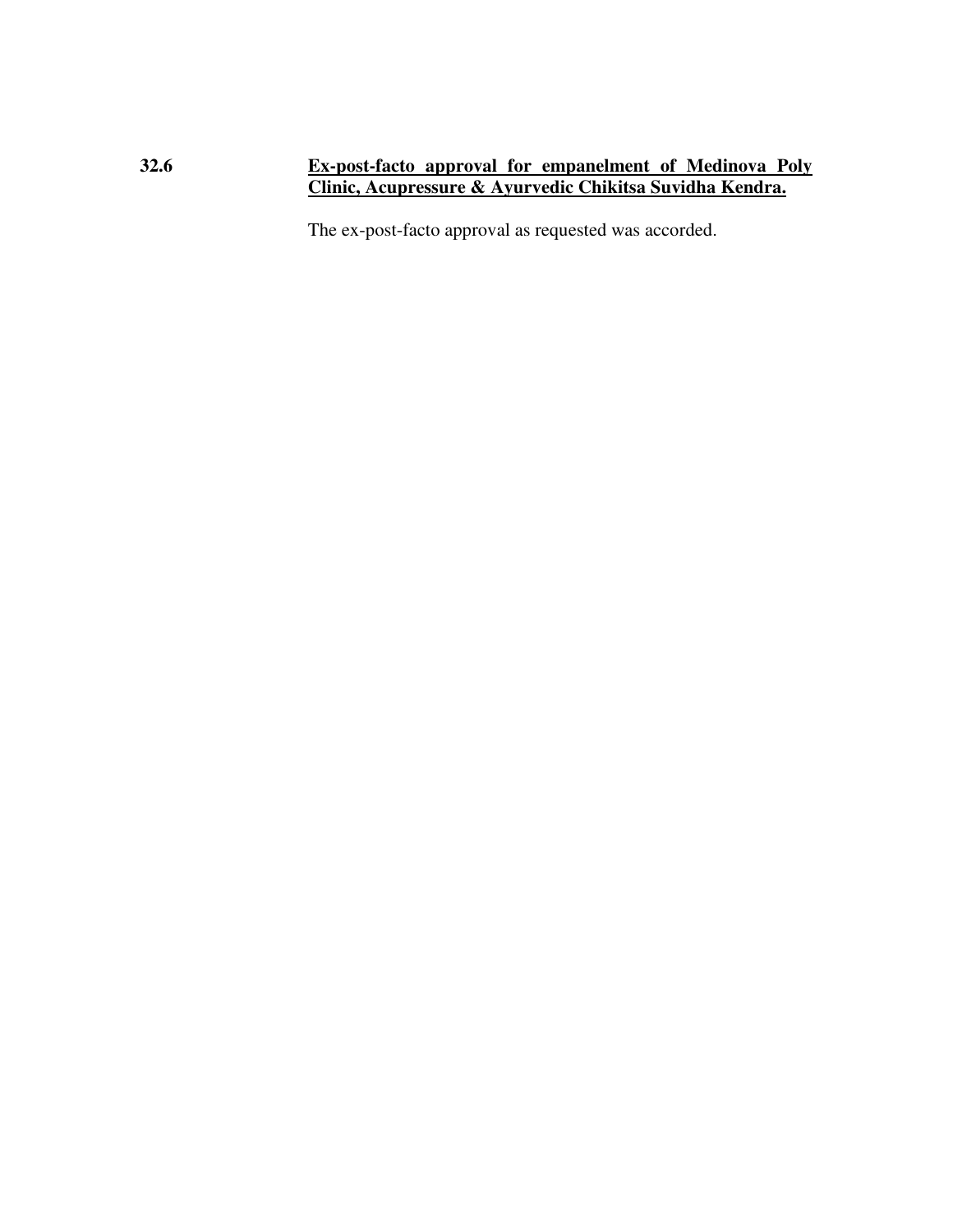#### **32.7 Upgradation of 3 Posts of Executive Engineers.**

 The Board considered & approved, subject to prior approval under RAPSAR Act, the upgradation of 3 posts of RE/Manager to the post of SE. The total six posts, including the upgraded posts, be filled in as under.

## **Civil Engineering**

| <b>Existing sanctioned posts</b> |                                          |       | Proposed                           | <b>Proposed strength</b>         |                                       |       |
|----------------------------------|------------------------------------------|-------|------------------------------------|----------------------------------|---------------------------------------|-------|
| From<br><b>RSRDC</b><br>Service  | O <sub>n</sub><br>deputation<br>from PWD | Total | up<br>gradation<br>of RE to<br>SE. | From<br><b>RSRDC</b><br>Services | $_{\rm On}$<br>Deputation<br>from PWD | Total |
|                                  |                                          |       |                                    |                                  |                                       |       |

## **32.8 Amendment in RSRDC Service Rules and Service (Recruitment & Selection) Rules 2005**

 The amendment as per following proposed in Service (Recruitment & Selection) Rules 2005 was considered & approved.

#### **Civil Engineering / Architecture**

| S.  | Post       | Pay    | Mode of recruitment |            | Qualification & Experience |        |                | Remarks                                            |    |
|-----|------------|--------|---------------------|------------|----------------------------|--------|----------------|----------------------------------------------------|----|
| No. |            | scale  | Direct              | Deputation | Promotion                  | Direct | Promotion      | Deputation                                         |    |
|     |            |        |                     |            |                            |        |                |                                                    | 10 |
|     | GM/        | 14300- |                     | 50%        | 50%                        |        | 5 yrs. Working | $\blacksquare$ On $\blacksquare$<br>deputatin form |    |
|     | <b>CPM</b> | 18300  |                     |            |                            |        | Experience as  | Govt. of Rajasthan                                 |    |
|     |            |        |                     |            |                            |        |                | Suptg. Engineer   holding post of Add.             |    |
|     |            |        |                     |            |                            |        | in RSRDC       | Chief<br>Engineer,                                 |    |
|     |            |        |                     |            |                            |        |                | <b>PWD</b>                                         |    |

#### **3.29 Modifications in Schedule of Powers of RSRDC Ltd.**

 The modification in Schedule of Power Chapters "A", "C" & "D" were considered and approved with some modifications as incorporated in the copy placed before the meeting and initialed by Managing Director for the purpose of identification. For Chapter "B" of the Schedule of Power, it was decided that the same be put up in the Executive Committee of the Board for approval.

#### **32.10 Any other item with the permission of Chair.**

 1. RESOLVED that Appointment/ Cessation be and is hereby noted as informed vide order NO. F-8(44)/PW/2000/ Part-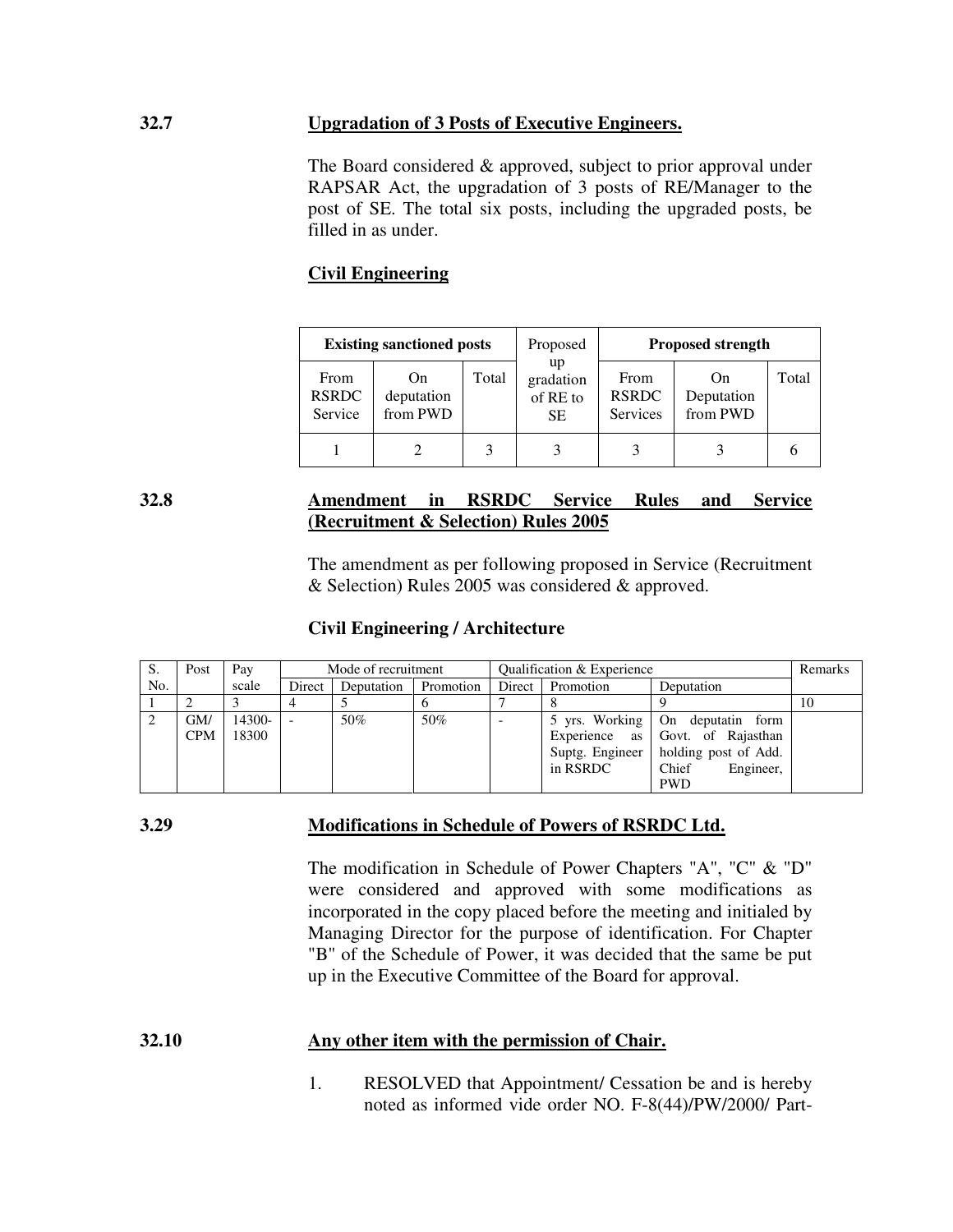I/194 dt. 23.09.08 by Government of Rajasthan appointing Shri J.C. Mohanty, Commissioner, Transport Department, Govt. of Rajsthan as Director in place of Shri Jagdish Chandra and B.P. Chauhan, Chief Engineer (Building), Public Works Deptt. Govt. of Rajathan as Director in place of Shri G.P. Sharma.

 The Board also noted the continuation of Shri P.K. Saxena as Director of RSRDC Ltd., in his new capacity as Secretary to Government, PWD Rajasthan.

 The Board also noted the continuation of Shri D.C. Katara as Director of RSRDC Ltd. in his new capacity as Chief Engineer & Addl. Secretary to Government, PWD Rajasthan.

 RESOLVED FURTHER that Company Secretary be & is hereby authorized to take all necessary steps required under Companies Act 1956 and to sign all the papers required for giving effect to the resolution.

## **2. Transfer of Shares.**

 RESOLVED THAT approval be and is hereby accorded for the transfer of shares as under :-

|     | Name of transfer     | Name of Transfer  | No. of |
|-----|----------------------|-------------------|--------|
| No. |                      |                   | share  |
|     | Shri Jagdish Chandra | Shri J.C. Mohanty |        |
|     | Shri G.P. Sharma     | Shri D.C. Katara  |        |

 RESOLVED FURTHER THAT Company be and is hereby authorized to give effect to above mentioned transfers in the books of the Corporation.

## **3. Representation of Smt. Alka Mathur, Junior Engineer regarding regulation of her services as JEn w.e.f. 1991 and giving national benefit.**

 The issue was again placed before the Board and was discussed in detail. It was resolved that there was no justification/ rational to review the earlier decision of the Board.

**4. Implementation of Sixth Pay Commission in RSRDC.**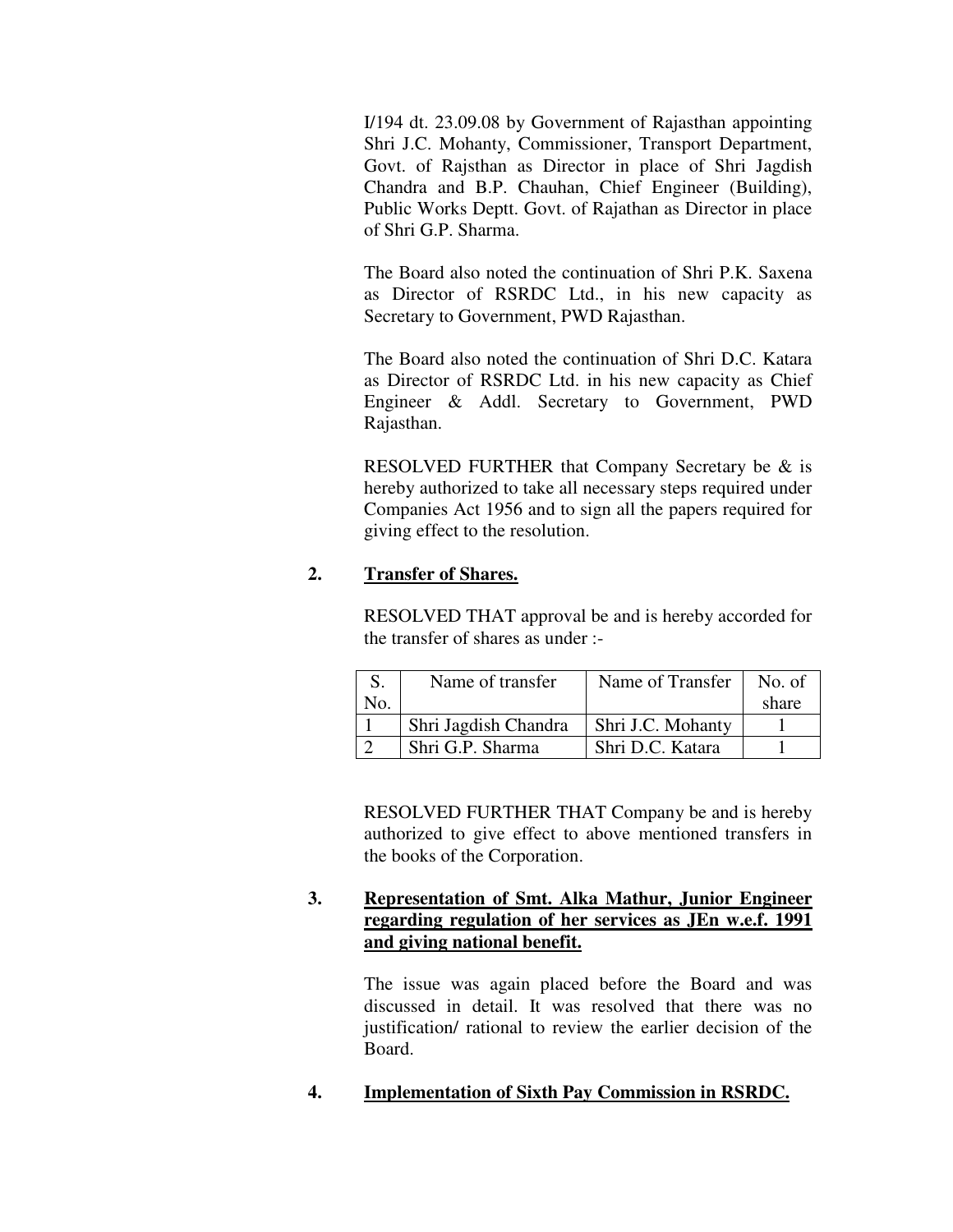The Board approved as follows :-

 "Resolved that the Sixth Pay Commission report be and is implemented for the RSRDC officers / employees on the same terms & conditions as Notification No. F-11 (7) FD (Rules)/ 2008 dated 12th September 2008 issued by the Govt. of Rajasthan."

## **5. Medical reimbursement to Sh. Remavtar Sharma, PS to Hon'ble Chairman, RSRDC Ltd.**

 "Resolved that relaxation be & is hereby granted for reimbursement of Rs. 51589/- only for treatment undertaken by Sh. Keshav Sharma son of Sh. Ramavatar Sharma in emergent conditions in a non empanelled hospital."

Further resolved that a committee of following be  $\&$  is hereby constituted :-

- 1. Managing Director.
- 2. Finance Advisor /Chief Accounts Officer.
- 3. General Manager.

The committee will give its report on Officer.

- 1. Policy for re-imbursement in case of non empanelled hospitals.
- 2. "Cap" in case of re-imbursement from private hospitals as prevailing in other Corporations.
- The Committee will give its report before next board meeting.

**There being no other business to transact the meeting concluded with a vote of Thanks to the Chair.** 

**(R.K. Singhal) (M.L. Mathur) ( )**  Company Secretary Managing Director Chairman